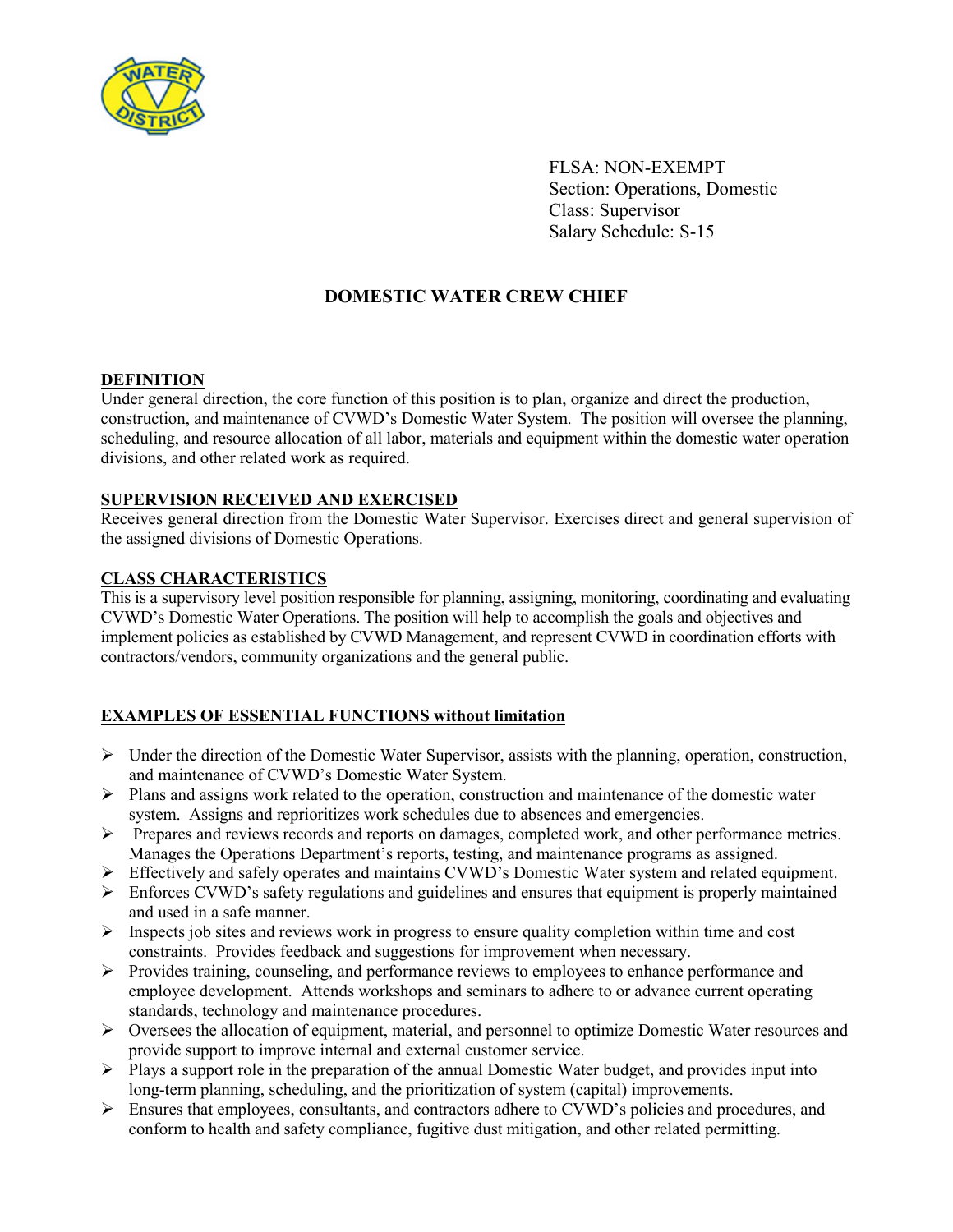- $\triangleright$  Coordinates closely with the Engineering, Environmental Services, Finance, Communications, and Service Departments to assist with design reviews, service outages, and other related requests.
- $\triangleright$  Assists with the procurement of contractors, suppliers, consultants, and equipment rentals, and upon engagement, provides project management and administration of contracts and agreements.
- $\triangleright$  Creates a highly effective work environment with a combination of motivational techniques.
- $\triangleright$  Investigates water quality problems in the distribution system.
- $\triangleright$  Organizes, influences, plans and controls a domestic water division and its activities.
- $\triangleright$  Performs construction and maintenance work or other related duties as required. Operate and maintain a variety of hand and air tools and acts as a working member of the field crew.
- $\triangleright$  Is on a stand-by rotation and responds to work assignments afterhours.
- $\triangleright$  Directs emergency repairs and operations when required.
- $\triangleright$  Perform other related duties and responsibilities as directed.

# **QUALIFICATIONS**

## **Knowledge of:**

- $\triangleright$  Principles of supervision, conflict resolution, employee development, optimization of resources and leadership development.
- $\triangleright$  Public finance, budget development and administration, and job costing.
- $\triangleright$  CVWD safety programs and practices, along with regulatory issues related to environmental permitting, fugitive dust compliance, confined space, and health and safety standards.
- $\triangleright$  Business communications, public speaking, and customer service.
- $\triangleright$  Customer service principles, practices and methods.
- Public Sector unionized environment.
- $\triangleright$  Principles involves in the design, operation, construction and maintenance of large water systems, such as:
	- Water loss control, water auditing, and pressure management principles.
	- Planning, organizing, directing, and controlling. Staffing, record keeping, and operator certification requirements.
	- Source Water watershed protection, wells, groundwater, surface water, reservoirs, raw water storage, and clear well storage.
	- Water Treatment Processes coagulation, flocculation, sedimentation, filtration, disinfection, demineralization, corrosion control, iron and manganese removal, fluoridation, water softening, and Ion Exchange Treatment processes.
	- Operation and Maintenance chemical feeders, pumps and motors, blowers and compressors, water meters, pressure gauges, electrical generators, safety, and SCADA.
	- Laboratory Procedures sampling, general lab practices, disinfectant, alkalinity, pH, Turbidity, specific conductance, hardness, fluoride, color, taste, and odor, dissolved oxygen, algae count, and bacteriological analyses.
	- Disinfection water main and well disinfection, disinfection by-products, chlorination, chlorine curve chemistry, storage reservoir disinfection, and types of disinfectants.
	- Distribution System Design and Hydraulics system layout, storage facilities, cross-connection and backflow devices, service connections, system mapping, assess system demand, flow rates and velocity, head loss, cavitation, water hammer, water pressure and volume, and static and dynamic pressure.
	- Drinking Water Regulations disinfection by-product rule, lead and copper rule, MCLs, monitoring and sampling requirements, safe drinking water act, total coliform rule, and operator certification regulations.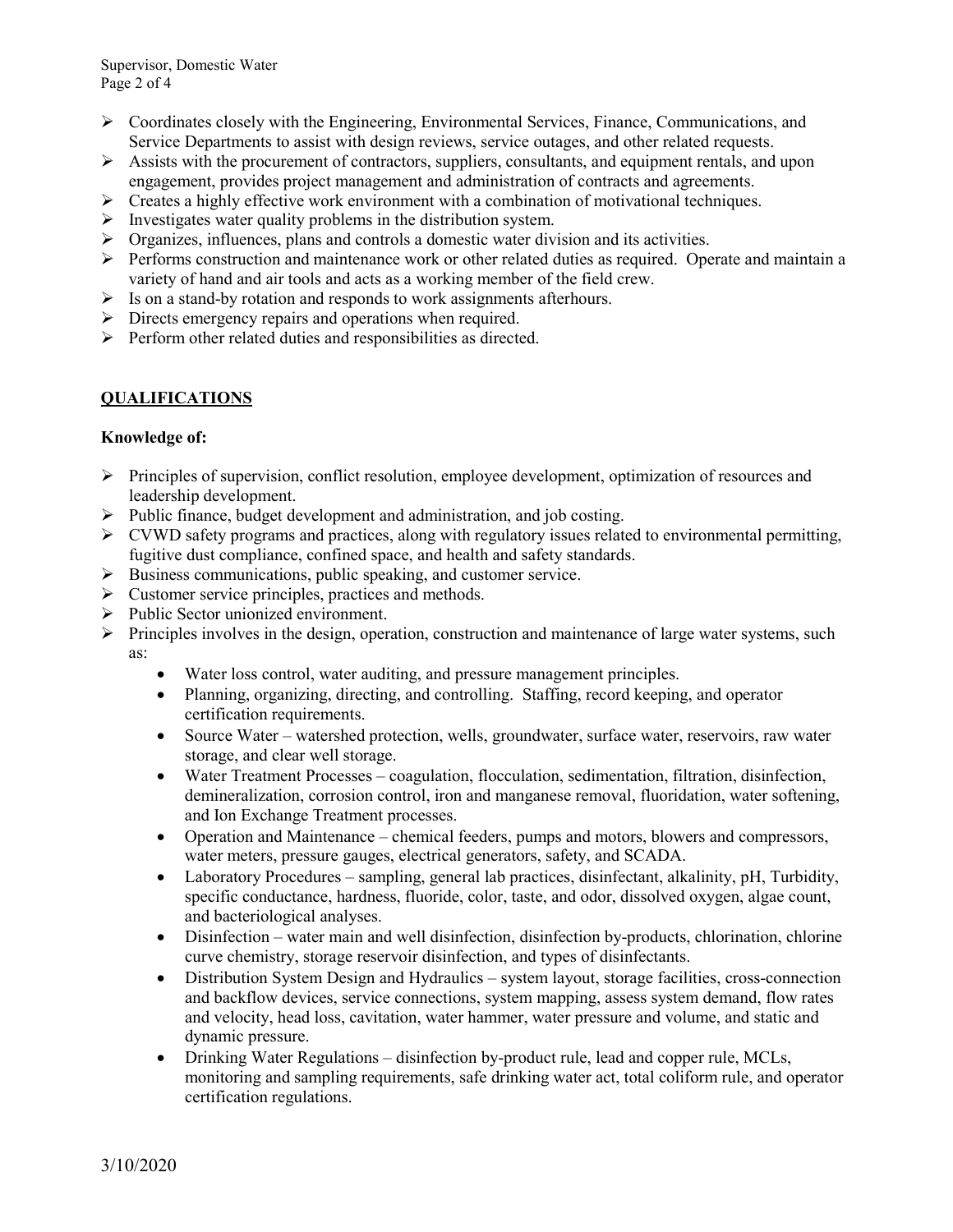Supervisor, Domestic Water Page 3 of 4

- Equipment Operation, Maintenance and Inspection valves, water meters, hydrants, chemical feeders, corrosion, in-line sensors, power generators, SCADA, pump types, uses and sizes, troubleshooting and repair of pumps and motors, water horsepower, inspection of water mains, piping, storage tanks, equipment installation and repair, and wells.
- Water Mains and Piping cleaning and maintenance, excavation, installation, repair, joints and fittings, leak detection, leak repair, pipe selection, and service line installation.

## **Ability to:**

- $\triangleright$  Plan, direct and supervise the work in a collaborative manner.
- $\triangleright$  Evaluate and train staff, including the administration of competency assessments to evaluate and improve staff's technical knowledge and ability.
- $\triangleright$  Safely and effectively use hand tools and perform heavy manual labor as needed.
- Analyze the causes of distribution system malfunctions and take corrective action.
- $\triangleright$  Evaluate and recommend improvements in operations, policies and procedures.
- $\triangleright$  Organize and prioritize a variety of projects and multiple tasks in an effective and timely manner; organize own work, set division priorities and schedules, and meet critical time deadlines.
- $\triangleright$  Evaluate trends and performance metrics and prepare technical reports.
- Research innovative materials and equipment and provide cost/benefit recommendations.
- $\triangleright$  Effective manage a preventative maintenance program to maximize efficiencies and resource allocation.
- $\triangleright$  Work cooperatively with various public agencies, consultants, and customers.
- Exercise sound judgement in the implementation of The District's policy guidelines.
- $\triangleright$  Communicate effectively both verbally and in writing.
- $\triangleright$  Operate modern office equipment including computer equipment and specialized software applications.
- $\triangleright$  Use tact, initiative, prudence, and independent judgment within general policy, procedural, and legal guidelines; work with a workforce with diverse background and abilities;
- $\triangleright$  Manage multiple task/multiple priorities with frequent interruption and the ability to maintain confidentiality.

## **Education and Experience:**

#### License or Certificates:

#### **Required**

 $\triangleright$  Valid California Class "C" Operators license issued by the State Department of Motor Vehicles. Department of Motor Vehicles driving record may influence employment or classification.

# **And one of the following:**

1. Possession of a Grade D3 Water Distribution Operators Certificate issued by the State Water Resource Control Board **and** a California State Class "A" Drivers License with applicable endorsements.

2. Possession of a Grade D3 Water Distribution Operators Certificate issued by the State Water Resource Control Board **and** possession of a Backflow Tester Certification issued by the County of Riverside Health Department or CA/NV AWWA **and** possession of a Cross Connection Specialist certification issued by CA/NV AWWA

3. Possession of a Grade D4 Water Distribution Operators Certificate issued by the State Water Resource Control Board.

#### **Desired**

Certifications in Project Management, Leadership, and Supervision.

#### Education: